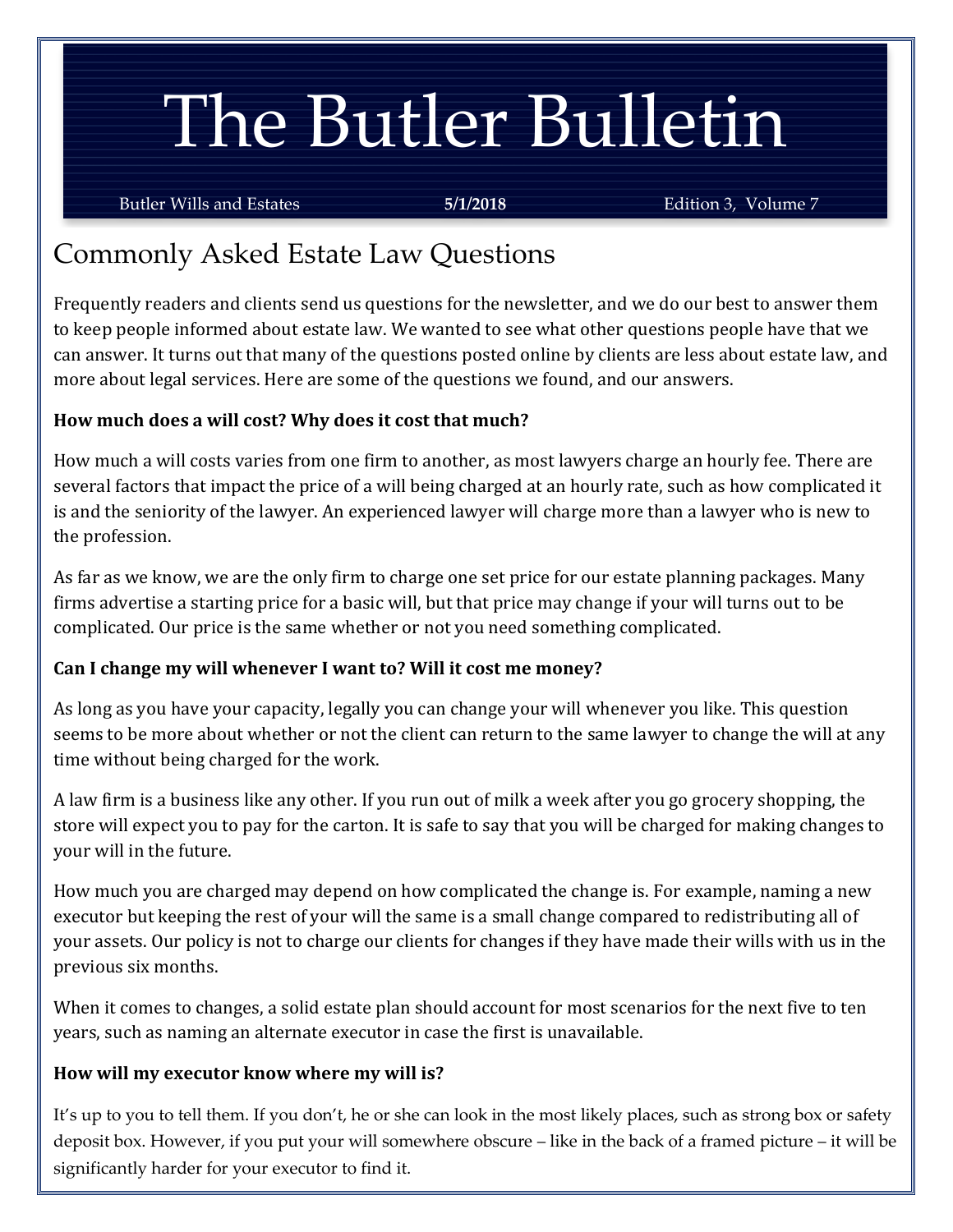#### **There's an App for That**

Recently we were made aware of an online app that lets people make their own wills. The app proudly states that this process can be done in less than 8 minutes. Since this seems like a great way to make sure someone will sue your estate, we tried it out. We deliberately chose a simple scenario, and here's what we found:

#### **Signing Up**

The only thing you need to sign up is an email address. The app does not have any means to verify the user's identity. While this is fine for apps like Candy Crush, it's not ideal for one that can have a massive impact on the lives of an entire family.

The Law Society has a regulation called "know your client". This regulation stipulates that if someone is coming to get a will made for John Smith, it had better be John Smith that the lawyer is talking to. We get photo ID from everyone on their first visit in order to comply with this regulation. Not only does it protect the lawyer, it also protects the client. Having a legal document in your name floating around that you didn't make causes endless trouble.

We can only imagine the emotional and financial turmoil that would exist if someone didn't like the will someone else made and fraudulently created a new one. Boom, lawsuit.

| s → Are you a: Medical Professional, Accountant, Business Owner, Majority |
|---------------------------------------------------------------------------|
| Share Holder in a Corporation, Controller of a Corporation <sup>*</sup>   |

You likely will have options that will offer tax advantages to your beneficiaries. We recommend a consult if you are any of the above.

11→ Children

 $Y$ es  $\checkmark$  $N$  No

| Yes       |  |
|-----------|--|
| <b>No</b> |  |

a. Do you have any children under the age of 18?

#### **The Questions**

Once you sign up with your email, the app asks you some basic

questions, starting with your full name and which province you live in. We entered Newfoundland. Above is a sample of the questions. In #5, it doesn't give you the option to select any other type of profession. In #4, the question refers to children under the age of 18. The following questions are about who you want to appoint as the guardian of any minor children, so presumably, the creators are assuming age 18 as the age of majority. This would be fine, except for the fact that the age of majority is not the same across the country, and that we previously selected Newfoundland as the province of residence (where the legal age is 19). The selection of province comes in to play later, as well.

#### **Distribution Suggestions**

Question #15 asks if the user wants to transfer their estate to their spouse, and then equally among any children. The note beneath the question says that this is a good default, as it applies to most people. The developers of the app are forgetting that wills should not be cookie cutter replicas, and that each person's family situation is unique. While there is some attempt made to determine what the user needs, the lack of attention to detail and dependency on pre-types templates make the few questions asked absolutely pointless.

15→ Do you wish to transfer your estate to your spouse, unless your spouse predeceases you, in which case to your children equally? $\bar{x}$ 

This is a very good default and will cover most cases. If you have specific assets you would like to assign to specific people, then press "No"

| Yes   |  |
|-------|--|
| n) No |  |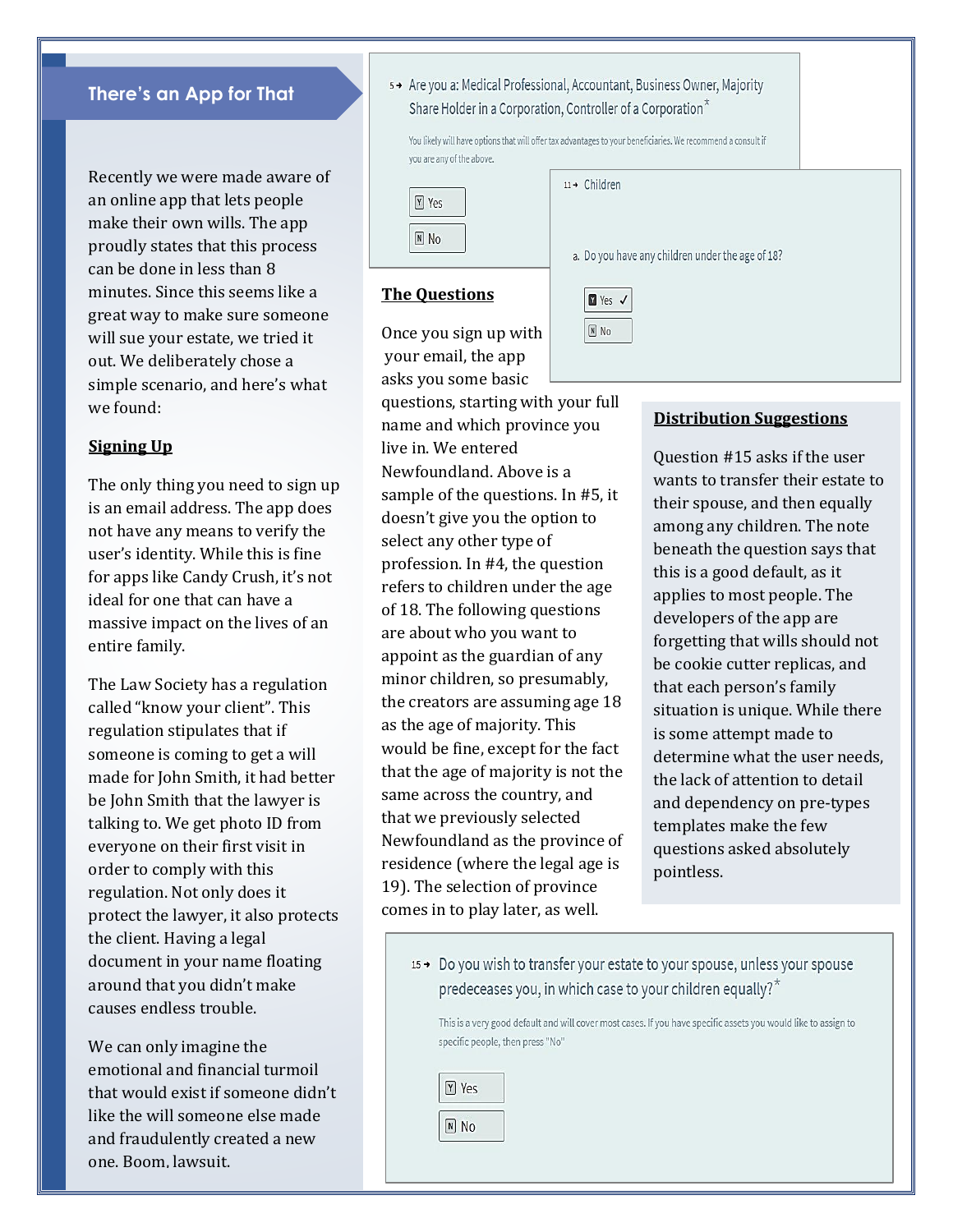# **Can I make wording a kitch will use the Wording** and the Wording and the Wording and the Wording and the Wording<br>The Wording

Overall, the wording in this document is extremely old fashioned. It's the type of document that is designed to be read by a lawyer or a judge, not a layperson. For example, many of the sentences go on for a full paragraph, using legal language that is not easy for people to understand.

There are also several inconsistencies throughout the document in terms of his/her. While this may seem minor, it shows that the developer is not interested in paying attention to the details.

#### **Irrelevant Laws**

Remember how we said the selection of the province would be important later? Here it is. Despite the fact that we selected Newfoundland, there are three separate references to Ontario laws. In each case, the clause states that such a law will or will not apply in a given circumstance. Since this will is not made for Ontario, these laws wouldn't apply anyway. If that were the case we might as well use laws from Madagascar, or the moon since they are just as relevant.

There is also a clause that deals with business interests, even though we checked "no" for being a business owner.

#### **Powers That Don't Exist**

This is a mistake that can cause a lot of issues. There are numerous spots where the will refers to the "absolute uncontrolled discretion" of the Trustee. While this seems to be an attempt to give the Trustee the power to do what needs to be done, in reality, it gives the impression that the Trustee can run rampant and do anything. All Trustees are legally bound by being required to do what is in the best interest of the estate, whether or not there is gibberish like "absolute uncontrolled discretion".

Another non-existent power applies to the definition of "children". Anyone who has been to our seminar, "Top 10 Mistakes" knows that this is something we make sure our clients understand. Legally, the definition of children includes biological and adopted children, but not step-children. You can treat your step-children the same as biological children, you just have to specifically say so. Most importantly, the law doesn't recognize illegitimate children – biological is biological, whether or not you were married.

In this will, there is a clause that says that children "does not include a person born outside marriage". If all of your biological children are adults, you are under no obligation to include them. But what if your illegitimate child is a minor? All of a sudden this will has created a lawsuit. To make matters worse, the same clause says that an illegitimate child can be treated the same as biological children if "in the unanimous opinion of my Trustees, demonstrated a settled intention to treat such person as his or her child". In no circumstances is the Trustee allowed to change the legal definition of children.



#### **Bad Instructions**

Once you download your will, the app gives you instructions for signing the document. They got the part about having two witnesses but have make a rookie mistake in terms of instructions for printing the will. They "recommend printing at least two copies".

Legally, you can only have one will. As soon as you sign a new one, you revoke the previous one. Many people are thinking *but they're identical and being signed at the same time.* In terms of the law, this doesn't matter. The second one you sign, whether it be within seconds or years of the first one, revokes the previous will.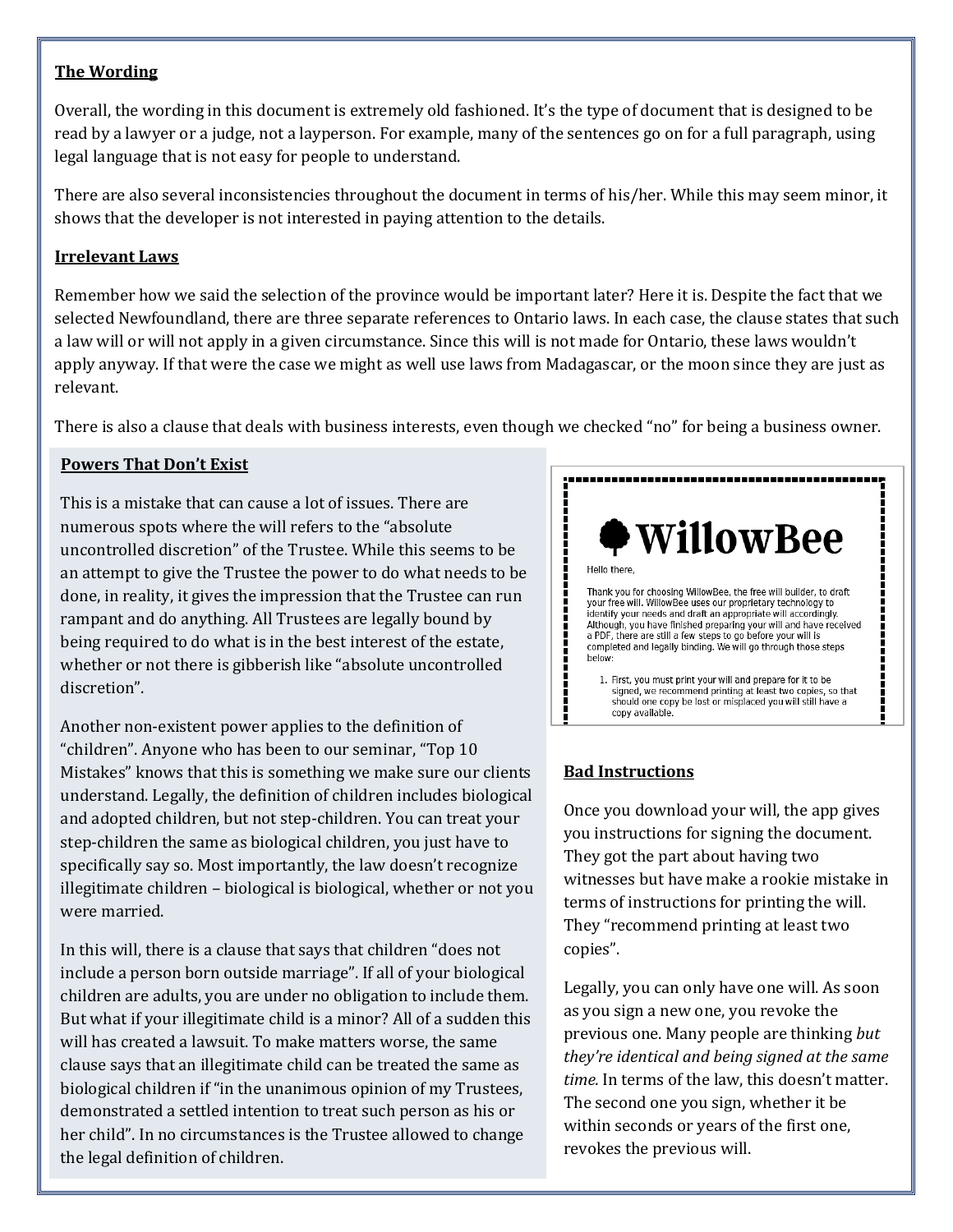### Would vou like a consult with a Lawyer?

It is always best to have a lawyer review your situation to be sure everything is covered.

|                                                      | Machine<br>Built | Lawver<br>Concierge |
|------------------------------------------------------|------------------|---------------------|
| Individuals                                          | <b>Yes</b>       | Yes                 |
| Couples                                              |                  | Yes                 |
| Own shares in a business                             | Yes              | <b>Yes</b>          |
| Format                                               | <b>PDF</b>       | PDF and<br>Word     |
| Power of attorney                                    | No               | <b>Yes</b>          |
| Video information gathering<br>session               | No               | Yes                 |
| Lawyer drafting custom clauses<br>for your situation | No               | <b>Yes</b>          |
| Video review with a lawyer                           | No               | Yes                 |
| Cost                                                 | Free             | \$299               |
|                                                      |                  |                     |

#### **Your Money for Nothing and Your Will for Free**

At the end, you get the option to pay \$299 for a lawyer to review your document. If you're going to pay for a will, get it done by a professional from the beginning. This "lawyer concierge" is a cash grab, designed to give customers a sense of security in the fact that they saved money while getting a legal document.

Unfortunately, it is a false sense of security. The money people think they are saving will be endlessly multiplied in litigation fees.

There are some grievous errors in this document. Before you assume that having a bad will is better than having no will, remember that there are simple procedures in place to deal with situations in which someone passes away without a will. If you pass away with an invalid, incomplete, or disastrous will, your family will face significantly more stress, spend a lot more money, and end up in more fights than they would have otherwise.

# Can social media hurt your legal case?

Posting anything and everything on social media has become the norm for many people. However, your accounts on sites like Facebook, Twitter, and Instagram aren't always seen only by your friends and family. Over the last few years there have been several cases where someone has been involved in a personal injury case and their social media presence has impacted their claim. Posting anything online makes is possible for pretty much anyone to see it, despite privacy settings. In these examples, people posted things on their social media and had it used against them in court.

One of the cases comes to us from British Columbia in 2015, in which a woman sued for hundreds of thousands of dollars for trauma relating to two car accidents. Part of this woman's claim was that she became isolated and depressed due to her injuries. Unfortunately for her, she posted several images of herself partying with friends. Based on these images, the judge dismissed her claim, due to the inconsistency they created between her claim and her actions.

This kind of situation has been happening for years. In 2007, a woman had her case dismissed due to pictures of a St. Patrick's Day celebration that she posted online. This woman's case included both mental and physical injuries, including back pain and memory issues, which she claimed negatively impacted her social life. The images she posted suggested the opposite, and her request for general damages was dismissed.

While these examples focus on personal injury cases, rather than estate law, there are some factors that apply to estate situations as well. Whether or not the person posts something that directly contradicts their claim, posting anything might not line up with what you've said in your affidavits. We've come to think of our social media accounts as a place where we can and should share absolutely everything about ourselves,but remember that these sites are public forums. Writing a status isn't nearly as important as sticking with what you've said in court.

If you want to share what's going on with your case, talk to a friend or family member, but avoid posting it publicly.